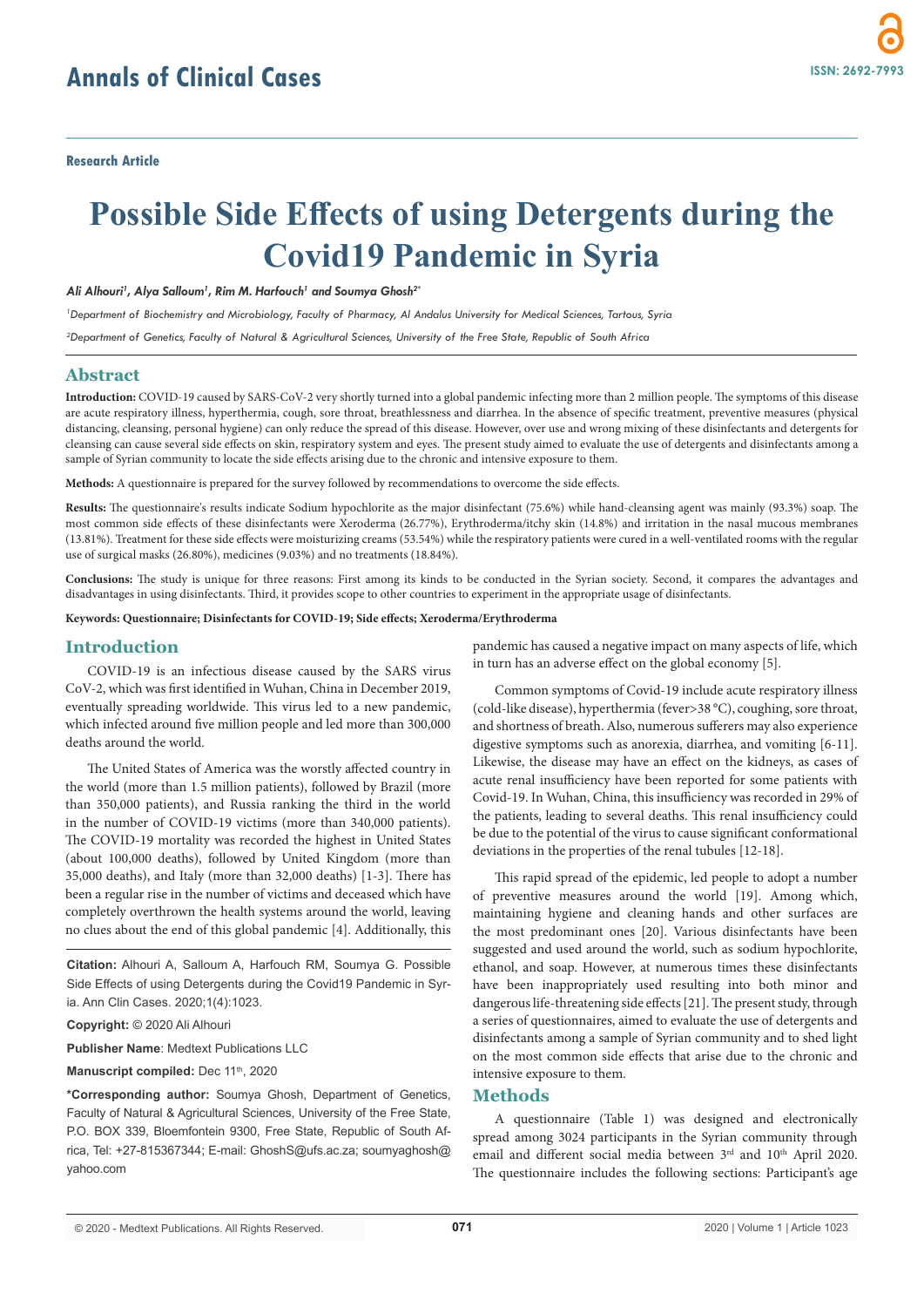{3204 participants were categorized in 6 groups as per their adopted age ranges (15-24, 25-34, 35-44, 45-55, 55-64 and >65 years)} and provinces (Damascus, Rif Dimashq, Hama, Aleppo, Lattakia, Tartous, Homs, Idlib, As-Suwayda, Daraa Governorat, Al Hasakah, Deir Ez-Zor Governorate, Al-Raqqa, Quneitra Governorate), the disinfectants and detergents used by participants to clean the surfaces and hands (more than 1 option was allowed to choose on a presumption that most of the people used more than 1 disinfectants for house cleaning house), the side effects experienced by the participants, the intensity of those side effects, the different types of side effects the participants suffered from (more than 1 option was allowed to choose on an assumption that most of the participants have more than 1 symptoms), the applied strategies to circumvent those side effects, and the advantages availed on implementing those strategies.

## **Results**

## **Categorization of participants as per their age**

The participants were in the age group of 25-34 years (1,191; 37.2%) while the >65 years (18; 0.60%) witnessed to be the minimal. The rest of the participants were between the age range of 15-24, 35- 44, 45-54 and 55-64 years with their numbers recognized as 1086 (33.9%), 589 (18.4%), 223 (7%) and 97 (3%) respectively (Figure 1A).

#### **Distribution of participants according to the provinces**

The participants of the two provinces of Damascus and the Damascene countryside were observed maximally of 39.7% (1,272) while the eastern region's participants (AL-Raqqa, AL-Hasakah, Deir ez-Zur) were minimal of 1.4% (61) of the total participants. The coastal region provinces of Lattakia and Tartous, were observed with 25.5% (817) participants followed by central region (Homs and Hama) 22.4% (718), the northern region (Aleppo and Idlib) 6.1% (196) and the southern region (Daraa, Suwayda, Quneitra) 4.4% (133) (Figure 1B).

#### **Disinfectants used by the participants**

The participants were interrogated about the disinfectants they use for cleaning the surfaces as preventive measures against the COVID -19 pandemic. Most of the participants (75.6%, 2,423) reported to use Sodium hypochlorite maximally followed by Ethanol 38.3% (1,226), soap 32.9% (1,054) and 19.2% (614). However, Dettol's effectiveness had not been proven yet. The rest of the participants were reported to use other disinfectants categorized under 'others' (16.40%) (Figure  $1C$ 

## **Disinfectants used for hands cleaning**

Soap and water were observed as the easiest and affordable hand disinfecting agent accounting to 93.3% (2,991) of the total participants, followed by Ethanol that were used by 52.2% (1,683) participants, cleansing hand gels 27.5% (880) and other cleansing solutions (cleansing sprays, usually consists of a combination of alcohols and other effective substances) 13.5% (433). It was also observed that due to their availability in pharmacy stores both Ethanol and cleansing hand gels could be used if soap and water were not available (Figure  $1D$ 

#### **Disinfectant's side effects**

The participants were questioned about the side effects due to the repeated use of the indicated disinfectants. The data indicated that only a small part i.e., 39.6% (1,269) of the total participants did not suffer from any side effects while the major part i.e., 60.4% (1,935) suffered due to the recurring use of these disinfectants (Figure 1E). Further, a major population of 66.1% (1,279) of the total participants experienced side effects in mild intensity. Notably, 1.6% (31) underwent acute side effects with medical treatments. Additionally, around 27.1% and 5.1% of the total participants suffered from moderate and severe side effects respectively (Figure 1E).

## **Type of side effects**

Majorly, 26.77% (518) of the participants suffered from Xeroderma (hands skin disease) followed by Erythroderma/itchy skin (14.8%) and irritation in the nasal mucous membranes (13.81%). Some of the participants also reported to suffer from irritation, pain or discomfort in the throat (11.5%), ocular symptoms such as irritation, itching, and lacrimation (5.1%), coughing (9.85%), shortness of breath (6.74%), bronchospasm (4.12%), sever skin allergy/rash (3.9%), wheezing (1.61%) and other side effects (1.8%) (Figure 1F).

## **Treatment of side effects**

Participants suffered from skin symptoms reported to use moisturizing creams (53.54%) while the respiratory patients could get cured in a well ventilated rooms with the regular use of surgical masks (26.80%) and medicines (9.03%). Notably, a major part (18.84%) of the participants did not implement any treatments (Figure 1G). Furthermore, when interrogated whether the participants were benefited from those treatments, a majority (36.80%) observed to be profitable in comparison to a minor population who were not benefited (12.40%) (Figure 1G).

## **Discussion**

The present study prepared a suite of questionnaires that shed light on the possible risk factors, which could be generated from the repeated use of disinfectants and detergents as preventive measures against unusual Coronavirus COVID-19 pandemic among Syrian population. It also evaluated the quality of the detergents and antiseptics', surveyed the intensity of these effects, how the Syrians dealt and circumvent them. At the end, it provided a set of valuable recommendations for the society and health departments.

It has been noticed from the questionnaire's results that the most common side effects, are skin roughness, Xeroderma**,** and Erythroderma**.** These skin disorders could be healed by using moisturizing creams, such as the creams that contain Aloe vera and lanolin extracts, or contain materials that help skin restoration and maintaining its safety such as panthenol and vitamin E [22,23]. As for the itching and Erythroderma, ointments that contain a blood vessel constrictor such as zinc oxide can be used [24,25]. Despite its effectiveness in managing symptoms of skin irritation and itching, the long-term usage of pharmaceutical products containing corticosteroids, harm the skin and cause vascular fragility. Therefore, it is not recommended for treatment. Moreover, this cure is also suggested for children [26, 27]. On the other hand, the ocular problems could be solved by using artificial tears drops {(eye drops that contain Poly Ethylene Glycol (PEG)} several times a day, or by using eye drops that contain topical anesthetics and anti-inflammatory materials if needed (prescription is required) [28,29]. The nasal and respiratory symptoms include coughing, and nasal irritation. Thereby, wearing a facemask is essential with the application of antiseptics or sterilizing substances. It is also crucial to provide an adequate ventilation in the rooms where the antiseptics are applied and used. However, if the symptoms are severe and intolerable, it is highly recommended to use cough suppressants, pain killers, and allergy medicines (such as antihistamines) with a prescription provided by a medical professional.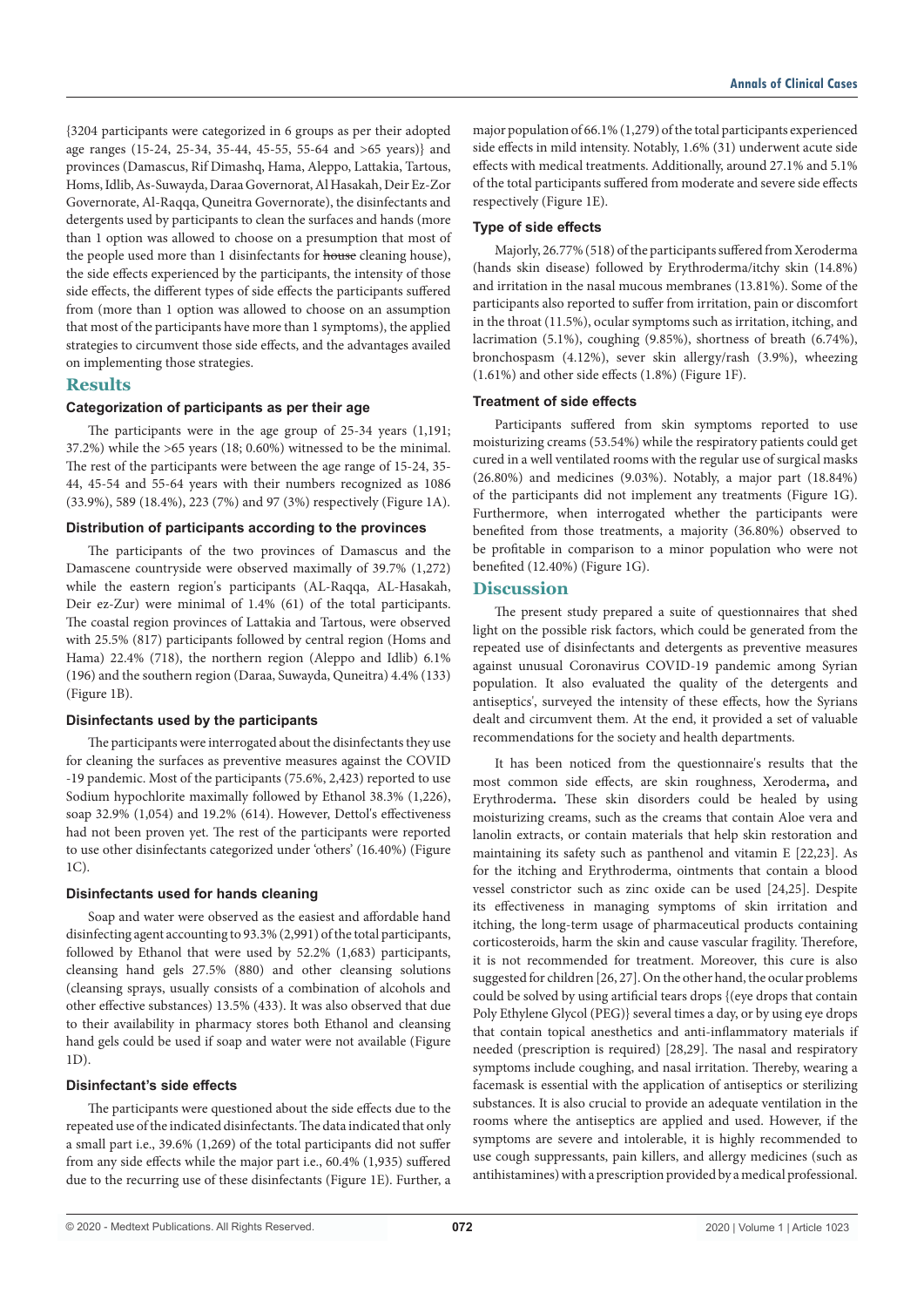

**Figure 1**: Relative abundances (A) Age categorization (B) Province distribution (C) surface and (D) hand cleansing agents (E) Side effects severity, (F) type of side effects and (G) their management strategies.

Additionally, it is advisable to drink hot drinks and eat throat softeners such as honey, sucking tablets, and tablets that contain lidocaine (a topical anesthetic), to get relief from throat irritation and pain. As for acute respiratory symptoms such as shortness of breath and wheezing, medical intervention and utilization of antiseptics and detergents should be stopped immediately.

As for the materials used to cleanse the hands, it is advisable to reduce the use of ethanol sprays, and replace them with antiseptic gels that contain ethanol, hands moisturizers such as glycerin, which reduces irritation and skin damage. It is also advisable to use soap and water (for twenty seconds) and use disinfectants only in some cases (such as going out of the house - at work -contacting with people).

It is also important to be sure to properly dilute the sodium hypochlorite solution in order to ensure its effectiveness on the one hand (as the concentrated solution does not have a strong cleansing efficacy), and on the other hand, to avoid side effects that may be dangerous to some. Additionally, it is compulsory to wear gloves and ventilate the house well while using it, and to wear a mask for people who have respiratory or allergy problems.

## **Conclusion**

The present study with the help of a set of questionnaires, embarked on the usage of the disinfectants and their side effects on sample Syrian communities. However, in future these studies need to be extensive and exhaustive on other populations as well, especially

| <b>Numbers</b> | <b>Questions</b>                                                                                                                                                                                                                                                      | Multiple choice answers                                                                                                                                                                                                                                                                                                                                                                                                |
|----------------|-----------------------------------------------------------------------------------------------------------------------------------------------------------------------------------------------------------------------------------------------------------------------|------------------------------------------------------------------------------------------------------------------------------------------------------------------------------------------------------------------------------------------------------------------------------------------------------------------------------------------------------------------------------------------------------------------------|
| Q1.            | the<br>What<br>are<br>those<br>substances<br>you use to sanitize<br>surfaces<br>and<br>floors<br>during<br>COVID-19<br>the<br>pandemic<br>(coronavirus)?                                                                                                              | • Javel water (sodium hypochlorite)<br>$\bullet$ Soap<br>• Alcohol<br>$\bullet$ Dettol<br>$\bullet$ Other                                                                                                                                                                                                                                                                                                              |
| Q2.            | What material do<br>you use to clean<br>and disinfect your<br>hands?                                                                                                                                                                                                  | • Alcohol<br>• Water and soap<br>• Hand sanitizer (gel)<br>• Disinfectant solutions (sprays or<br>pumps)                                                                                                                                                                                                                                                                                                               |
| Q3.            | Did<br>you<br>suffer<br>from<br>side<br>any<br>effect<br>caused<br>by<br>the continuous use<br>of detergents and<br>disinfectants?                                                                                                                                    | $\bullet$ Yes<br>$\bullet$ No                                                                                                                                                                                                                                                                                                                                                                                          |
| Q4.            | What could be the<br>degree of severity<br>of<br>these<br>side<br>effects?                                                                                                                                                                                            | $\bullet$ Minor<br>• Moderately irritating<br>• Severely irritating<br>• Very severe that I had to receive<br>medical intervention from (a doctor or<br>a pharmacist or a hospital)<br>• I did not suffer from any side effects                                                                                                                                                                                        |
| Q5.            | What are the side<br>effects, if you had<br>suffered from any<br>(means)?                                                                                                                                                                                             | • Itching and skin redness<br>• Skin roughness (with or without<br>itching and redness)<br>• Nasal Irritation<br>• Throat irritation<br>• Eye allergy with redness or tearing<br>• Coughing<br>• Bronchospasm<br>• Severe skin allergy or other skin<br>symptoms (developed eczema - mild<br>skin bleeding - rash)<br>• Other symptoms<br>• I did not suffer from any symptoms<br>Wheezing<br>• Breathing difficulties |
| Q6.            | What did you<br>do to manage<br>and treat those<br>symptoms?                                                                                                                                                                                                          | • I used moisturizing creams for dermal<br>symptoms<br>• House ventilation in case of thoracic<br>allergy and coughing with/or without<br>using a facemask<br>• I used antihistamines or painkillers or<br>cough depressants<br>• I did not use anything<br>· I used other methods<br>• I did not suffer from any symptoms<br>that is why I do not use anything                                                        |
| Q7.            | Have you benefited<br>from managing<br>and treating the<br>side effects caused<br>by the use of<br>detergents and<br>disinfectants?<br>(Ignore, if you<br>have not suffered<br>from any side<br>effects or did not<br>use any method<br>to ease the side<br>effects)? | $\bullet$ Yes<br>$\cdot$ No<br>• (Ignore, if you have not suffered from<br>any side effects or did not use any<br>method to ease the side effects)                                                                                                                                                                                                                                                                     |

**Table 1:** Questionnaires set distributed between all the participants.